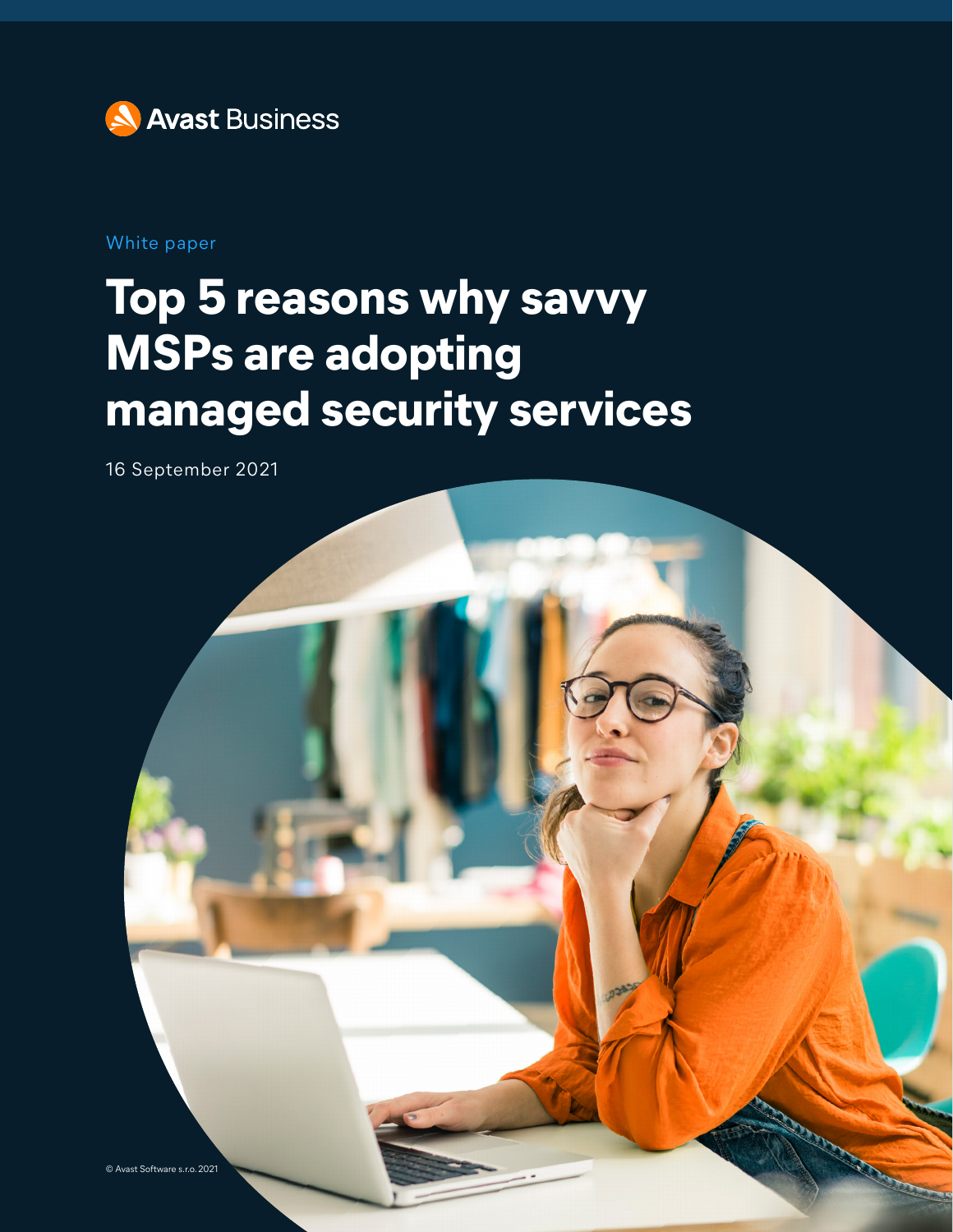# **N** Avast Business



About the author

#### **Rob Krug, Senior Security Architect, Avast Business**

Rob has been in the network engineering and security space for over 30 years. His background includes extensive work with telecommunications, network design and management, and most importantly, network security. Specializing in security vulnerabilities, Rob has extensive experience in cryptography, ethical hacking, and reverse engineering of malware. Rob served in the U.S. Navy and also worked as a Data Security Analyst and Director of Engineering for multiple international service providers and vendors. Rob has designed, implemented, and maintained some of the most complex and secure networks imaginable.

### **Introduction**

It is no secret that the managed services industry, like many others, is undergoing a transformation. Because of new, more resilient technologies and new ways of working, installing hardware and maintaining the operational status of a network is no longer as valuable as it once was. As a result, managed services providers (MSPs) are looking for new revenue streams and new ways to deliver, and demonstrate, value to their clients.

One way to add value to clients is by offering managed security services. Small and medium-sized businesses

The New SMB 3 Downtime – Cyberthreats The Case for Managed 3 Security Services Key Components of 5 a Managed Security

**Contents**

**Service** 

Summary 7

(SMBs) are under attack by a variety of cyberthreats, but these organizations either do not realize how vulnerable they are or do not have the necessary time, resources, or skills to address the issues. By adding managed security services to their practice, MSPs can not only deliver real value to their customers and become their trusted security advisors, but they will also differentiate their business, making them very difficult to displace.

However, adding services to a practice is not easy, which means many MSPs are facing a very difficult decision. Stay with the status quo – and compete largely on price – or invest in evolving their practice so they do not become commoditized. The successful service providers are doing the latter. They are embracing innovative technologies and searching for new ways to add value to their clients while generating new, ongoing revenue.

The purpose of this white paper is to introduce managed security services as a key strategy for evolving your business. This paper will cover:

- How the threat landscape for SMBs is changing.
- What managed security services are.
- The top benefits that you and your SMB clients will realize from managed security services.
- Key components of a managed security service.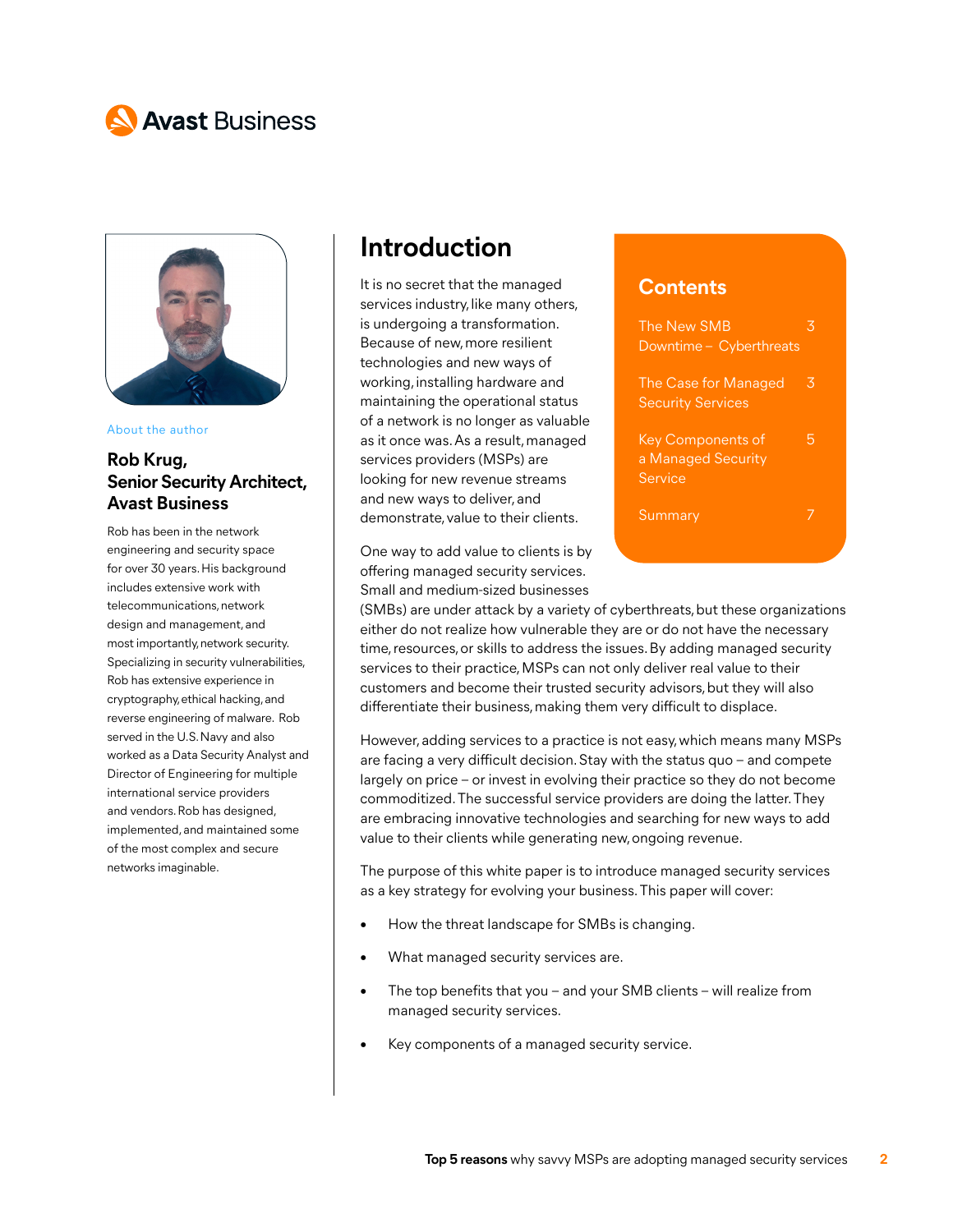

# **The New SMB Downtime – Cyberthreats**

A common misunderstanding among SMBs is that they are too small to be a target for malware attacks and other cybercrime. While they understand that security is important, many business owners believe these attacks are merely focused on larger enterprises. Unfortunately, they are wrong.

According to the 2018 State of SMB Cybersecurity Report<sup>1</sup>, published by Ponemon Institute, an independent research and education organization:

- Hackers breached 58% of SMBs over a 12-month period in the United States, derailing an SMB's "money making activities for up to a week"
- The most prevalent attacks against SMBs are web-based and phishing/ social engineering
- 54% of SMBs have no visibility into employee password practices and hygiene
- 63% of SMBs that have a password policy do not strictly enforce it

The report called these and other statistics a national crisis while noting that, despite this known vulnerability, "many of America's 28 million small businesses are not thinking about cybersecurity."

The reality is that SMBs are often more vulnerable than their enterprise counterparts. Opportunistic hackers realize that many SMBs have weak cybersecurity protocols and lack specialized in-house IT professionals with security expertise. This makes them an appealing and easy target. As a result, cyberattacks now represent the most serious downtime threat to SMBs.

In addition, SMBs are increasingly dependent on interconnected systems, such as Cloud, SaaS, BYOD, and IoT. These technologies create opportunities for skilled hackers to unleash malware. Whether it is a virus, trojan, worm, bot, or other permutation, malware can inflict various degrees of damage, from simply being a minor annoyance to disabling entire businesses.

#### **A ransomware scenario**

Imagine that an employee at one of your SMB clients, accidentally let loose a virulent strain of ransomware. The infection has exploited a vulnerability in the clients' system and has spread rapidly across the network. As a result, critical files have been encrypted, paralyzing the entire business. The files remain inaccessible until the ransom is paid, typically in bitcoin or other difficult to trace cryptocurrency.

Cyberattacks now represent the most serious downtime threat to SMBs.

Malware can inflict various degrees of damage from simply being a minor annoyance to disabling entire businesses.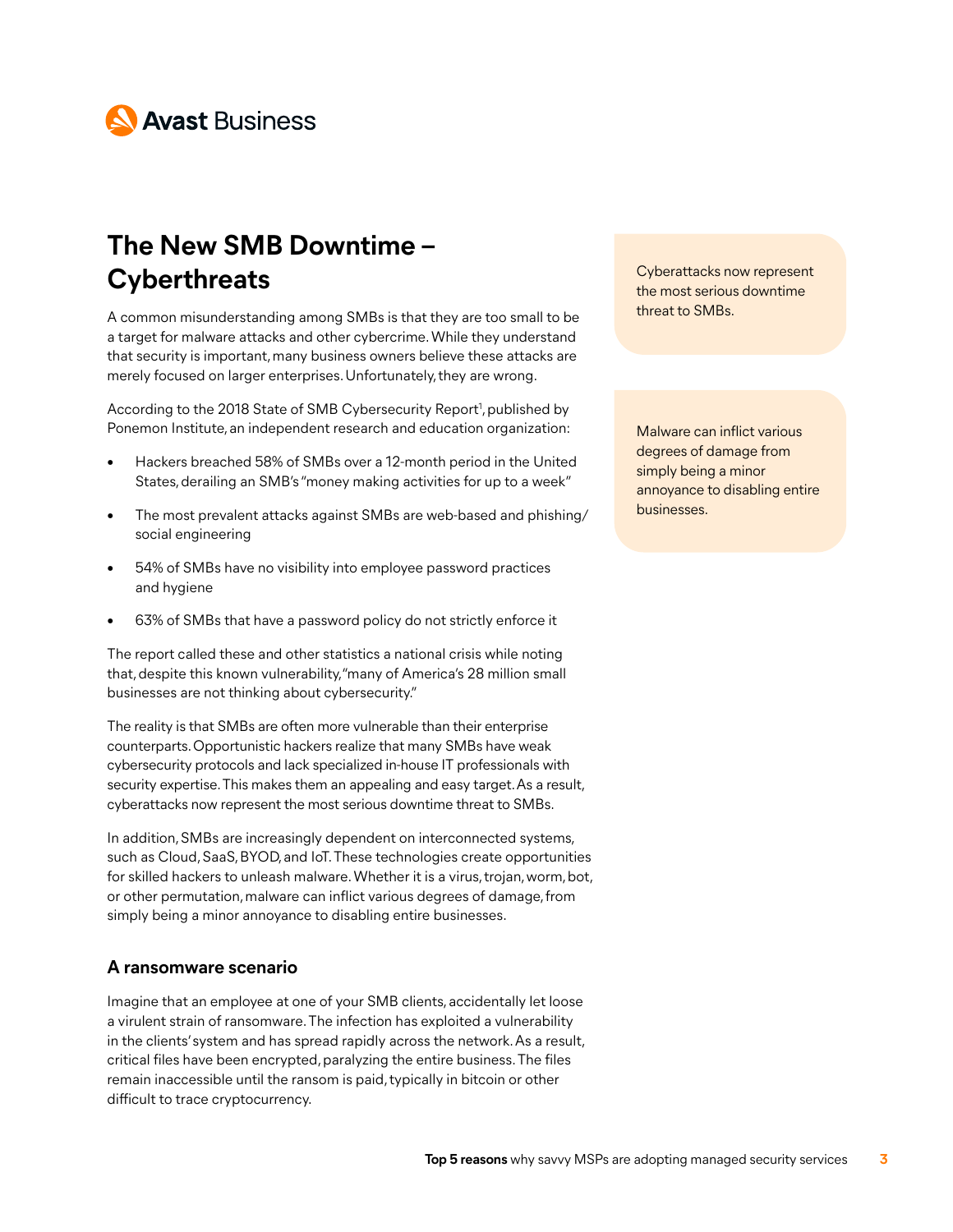

What most often occurs in these situations is that, even if the ransom has been paid, the attacker does not unlock the files or even destroys them, leaving the client with an irreparable damage. While this is a hypothetical scenario, the threat to your SMB clients is real. Threats are not only more prevalent, they are also increasingly complex. By the time a cyberattack has penetrated the network, it is almost impossible to repair the infected systems. As an MSP, you do not want to be in the situation where you are reacting to a successfully executed cyberattack, as the damage has already been done by that time. It is therefore better to prevent than to repair.

# **The Case for Managed Security Services**

Many MSPs are dedicated to maintaining the operational status of an SMB network by aligning service priorities to availability, stability, and performance of critical SMB IT resources. While this role is clearly valuable, most SMBs have now adopted cloud services, mobile computing, and IT anywhere. Their networks have evolved to become more resilient and less susceptible to traditional downtime scenarios, such as hardware failures and incorrect application configurations.

Innovative MSPs recognize the importance of expanding their focus beyond availability, stability, and performance to include security services that protect data, devices, and people. Delivering comprehensive security services not only provides their customers with complete peace of mind, but allows them to grow their business. In addition to creating important new revenue streams, MSPs can position themselves as their customers' trusted security advisor, making them difficult to displace.

#### **What are managed security services?**

As an MSP, you are already familiar with the key principles of managed services. You proactively and remotely provide services. A managed security service is essentially the same.

For an additional fee, you extend your proactive monitoring and management to include network and cybersecurity services. The goal – and opportunity – is to take a proactive, systematic approach to assessing, securing, and monitoring your clients' day-to-day security needs.

By adding managed security services, you can not only deliver real value to your customers as trusted security advisors, but you can differentiate your business and create a strategic competitive advantage.

MSPs should put security at the core of their practice, but that doesn't mean completely overhauling their business and focusing exclusively on security, like MSSPs.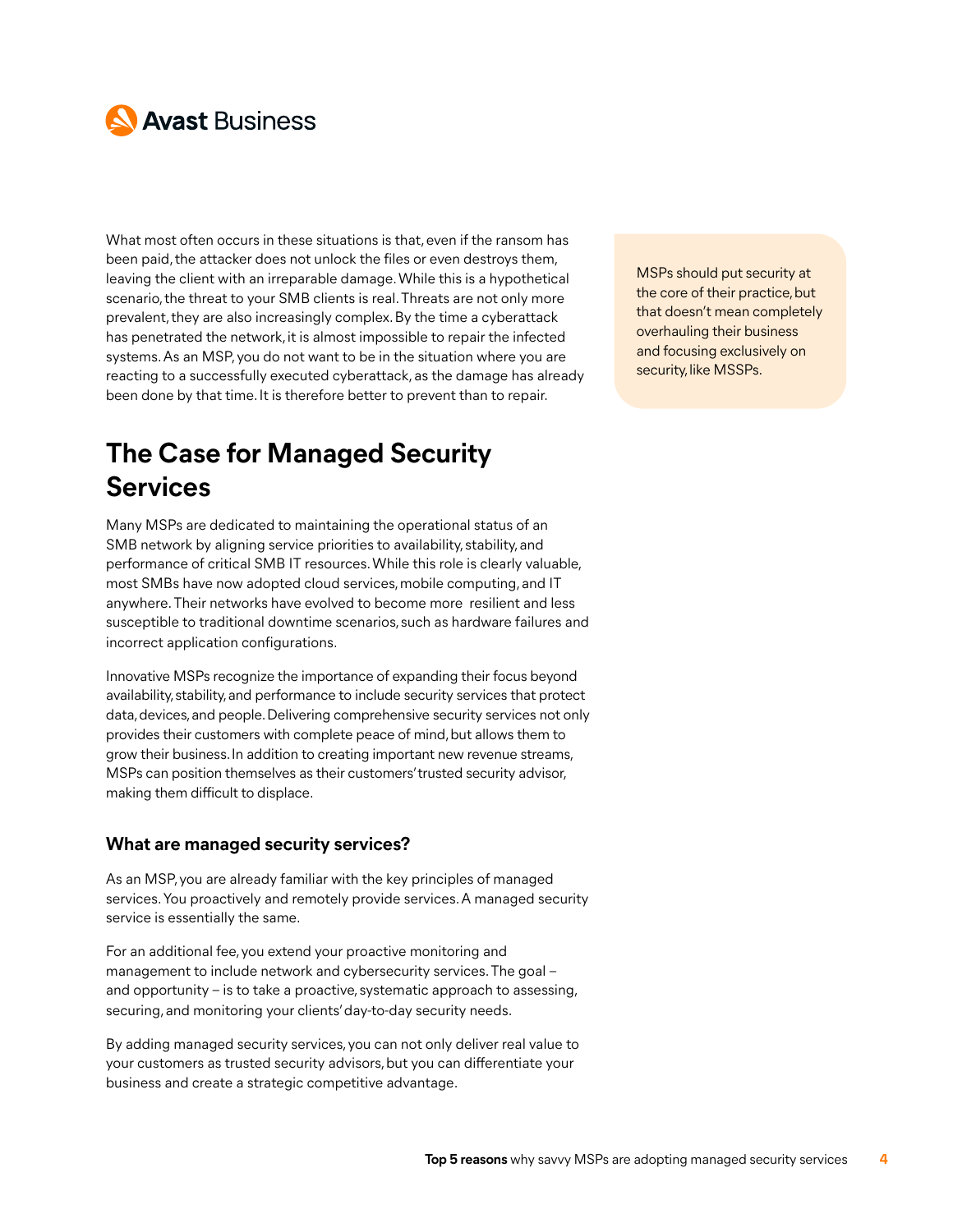

#### **5 Benefits of Managed Security Services**



#### **Stay ahead of new cyberthreats.**

If you are not prepared for a security incident as your client's IT advisor, you will lose their trust and their business. Adding security services to your MSP practice allows you to stay one step ahead of cybersecurity threats and keep your clients' businesses safe.



#### **Improve time to value.**

Today, customer churn is faster than ever before, so the sooner you can show value to your customers, the better. With the right security tools built into your offering, you can easily see all security services you've deployed, manage and change policies, check the status of devices, remediate device issues, and detect attacks before they've had a chance to do serious damage.

#### **Grow your bottom line — consistently. 3**

Offering a broader range of managed services, combined with minimal or no additional staffing costs, means that there is much more potential to grow annual recurring revenue without increasing costs, or changing your business processes.



#### **Strengthen client relationships.**

When you oversee a client's security infrastructure — in addition to other IT service — you gain the opportunity to strengthen your relationships with existing clients and become a true partner, making it much harder for your competitors to displace you.

**5**

#### **Differentiate your business.**

The services of a traditional MSP are becoming commoditized. A robust managed security services program, in addition to your existing services portfolio, makes you not only attractive to your existing clients, but new ones as well.

### **Key Components of a Managed Security Service**

Effective cybersecurity rests on three pillars: products, processes, and people. However, most SMBs do not need the cumbersome, expensive protection that enterprises or businesses in highly regulated industries require. In fact, SMBs require the opposite: a flexible and dynamic approach that changes and adapts as the threatscape, tools, and techniques change.

For SMBs, a robust managed security service typically includes the following elements.

• Managed antivirus

• Managed firewalls

- Web hardening
- Patch management
- Secure web gateway
- Password management